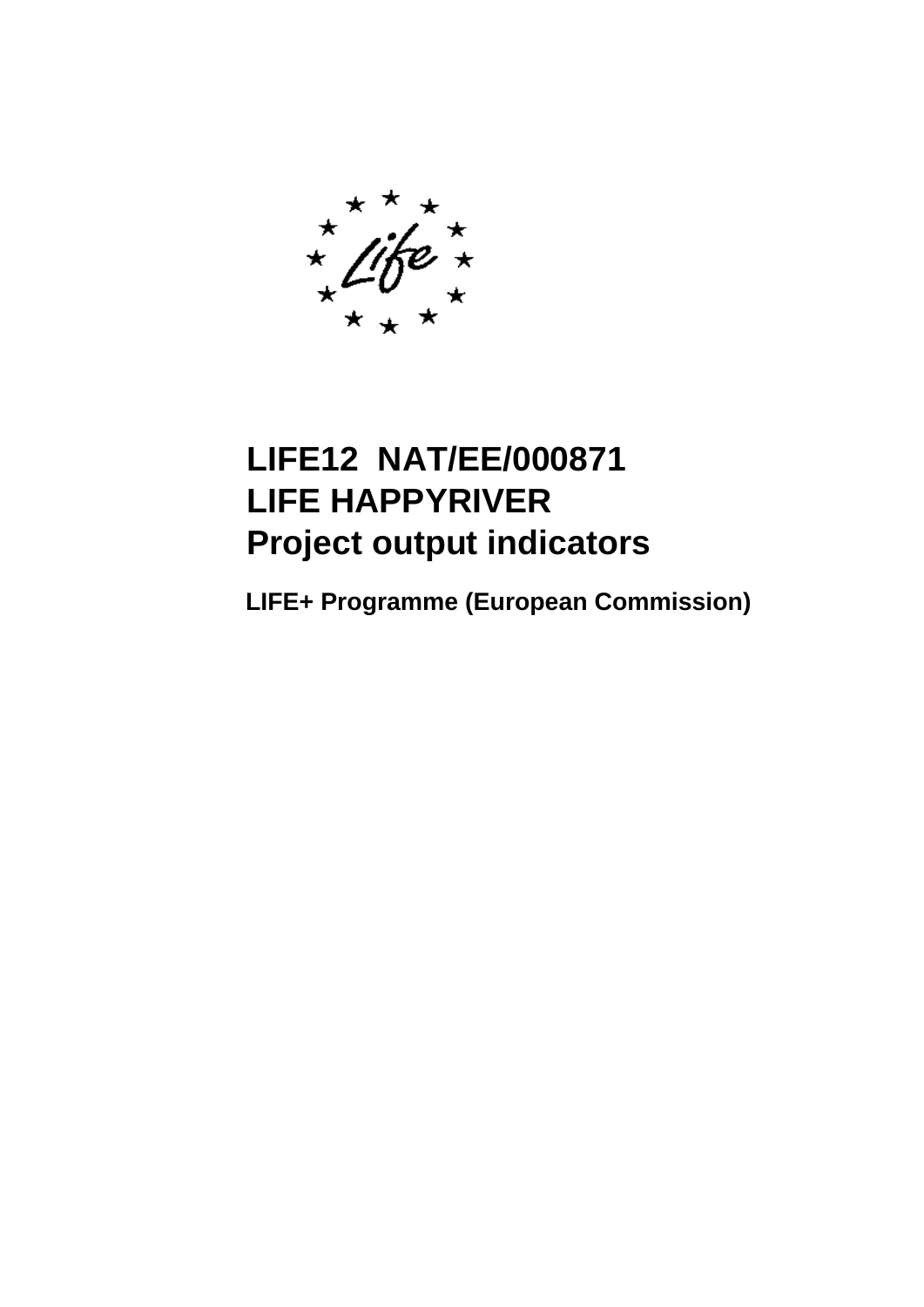#### **LIFE+ Nature output indicators**

| <b>OUTPUTS</b><br>Part 1 - Preparatory actions<br>Table 1 - Types of preparatory actions planned (A, B actions) |                                  |                                                         |                                                                                                                                                                                 |                               |                                |                                      |                             |                                 |
|-----------------------------------------------------------------------------------------------------------------|----------------------------------|---------------------------------------------------------|---------------------------------------------------------------------------------------------------------------------------------------------------------------------------------|-------------------------------|--------------------------------|--------------------------------------|-----------------------------|---------------------------------|
| Types of preparatory actions                                                                                    | No. of<br>preparatory<br>actions | Species involved (Latin<br>name)                        | Type of habitats<br>involved (*)                                                                                                                                                | No. of<br>species<br>involved | No. of<br>habitats<br>involved | No. of<br>N2000<br>sites<br>involved | Surface<br>involved<br>(ha) | <b>Budgeted cost</b><br>$(\in)$ |
| Plans of project measures                                                                                       | 1                                | Aspius aspius, Cobitis<br>taenia, Misgurnus<br>fossilis | 3260- water courses of<br>plain to montane levels<br>with the Ranunculion<br>fluitantis and Callitricho-<br>Batrachion vegetation;<br>6450- Northern Boreal<br>alluvial meadows | 3                             | $\overline{2}$                 | 1                                    | 17                          | 2600                            |
| Action plans                                                                                                    |                                  |                                                         |                                                                                                                                                                                 |                               |                                |                                      |                             |                                 |
| Management plans                                                                                                |                                  |                                                         |                                                                                                                                                                                 |                               |                                |                                      |                             |                                 |
| Guidelines                                                                                                      |                                  |                                                         |                                                                                                                                                                                 |                               |                                |                                      |                             |                                 |
| <b>Inventories &amp; Studies</b>                                                                                |                                  |                                                         |                                                                                                                                                                                 |                               |                                |                                      |                             |                                 |
| Ex ante monitoring                                                                                              | $\mathbf{1}$                     | Aspius aspius, Cobitis<br>taenia, Misqurnus<br>fossilis | 3260- water courses of<br>plain to montane levels<br>with the Ranunculion<br>fluitantis and Callitricho-<br>Batrachion vegetation;<br>6450- Northern Boreal<br>alluvial meadows | 3                             | $\overline{2}$                 | 1                                    | 17                          | 54415                           |
| Ex post monitoring                                                                                              | $\mathbf{1}$                     | Aspius aspius, Cobitis<br>taenia, Misqurnus<br>fossilis | 3260- water courses of<br>plain to montane levels<br>with the Ranunculion<br>fluitantis and Callitricho-<br>Batrachion vegetation;<br>6450- Northern Boreal<br>alluvial meadows | 3                             | $\mathfrak{p}$                 | $\mathbf{1}$                         | 17                          | 84415                           |
| Permit procedures                                                                                               | 4                                | Aspius aspius, Cobitis<br>taenia, Misgurnus<br>fossilis | 3260- water courses of<br>plain to montane levels<br>with the Ranunculion<br>fluitantis and Callitricho-<br>Batrachion vegetation;<br>6450- Northern Boreal<br>alluvial meadows | 3                             | $\overline{2}$                 | 1                                    | 17                          | 1750                            |
| New Natura 2000 area                                                                                            |                                  |                                                         |                                                                                                                                                                                 |                               |                                |                                      |                             |                                 |
| Land purchased                                                                                                  |                                  |                                                         |                                                                                                                                                                                 |                               |                                |                                      |                             |                                 |
| Other (please specify)                                                                                          |                                  |                                                         |                                                                                                                                                                                 |                               |                                |                                      |                             |                                 |
| Total (Every item counted only once)                                                                            | $\overline{7}$                   | N/A                                                     | N/A                                                                                                                                                                             | 3                             | $\overline{a}$                 | $\mathbf{1}$                         | 17                          | 143180                          |
|                                                                                                                 |                                  |                                                         |                                                                                                                                                                                 |                               |                                |                                      |                             |                                 |

# **OUTPUTS Part 2 - Concrete actions**

*Table 2 - Best practices/concrete techniques//conservation actions/methods planned (C actions)*

| <b>Deliverable</b>                       | No. of<br>concrete<br>actions | Species involved (Latin<br>name)                        | Type of habitats<br>involved (*)                                                                                                                                                | No. of<br>species<br>involved | No. of<br>habitats<br>involved | No. of<br>N2000<br>sites<br>involved | Surface<br>involved<br>(ha) | <b>Budgeted cost</b><br>$(\in)$ |
|------------------------------------------|-------------------------------|---------------------------------------------------------|---------------------------------------------------------------------------------------------------------------------------------------------------------------------------------|-------------------------------|--------------------------------|--------------------------------------|-----------------------------|---------------------------------|
| Natura 2000 site creation                |                               |                                                         |                                                                                                                                                                                 |                               |                                |                                      |                             |                                 |
| Natura 2000 site restoration/improvement | $\overline{2}$                | Aspius aspius, Cobitis<br>taenia, Misgurnus<br>fossilis | 3260- water courses of<br>plain to montane levels<br>with the Ranunculion<br>fluitantis and Callitricho-<br>Batrachion vegetation;<br>6450- Northern Boreal<br>alluvial meadows | 3                             | $\mathfrak{p}$                 | 1                                    | 17                          | 376477                          |
| Conservation actions                     |                               |                                                         |                                                                                                                                                                                 |                               |                                |                                      |                             |                                 |
| Reintroduction                           |                               | Aspius aspius                                           | 3260- water courses of<br>plain to montane levels<br>with the Ranunculion<br>fluitantis and Callitricho-<br>Batrachion vegetation                                               | 1                             |                                | 1                                    | 10000<br>specimen           | 41800                           |
| Ex situ conservation                     |                               |                                                         |                                                                                                                                                                                 |                               |                                |                                      |                             |                                 |
| Removal of alien species                 |                               |                                                         |                                                                                                                                                                                 |                               |                                |                                      |                             |                                 |
| Others (please specify)                  |                               |                                                         |                                                                                                                                                                                 |                               |                                |                                      |                             |                                 |
| Total (Every item counted only once)     | 3                             | N/A                                                     | N/A                                                                                                                                                                             | 3                             | $\mathfrak{p}$                 |                                      | 17                          | 418277                          |

(\*) Identification number and name as in the

Directives

#### *Table 3 - Training activities*

|                          | Total no.of |                            |
|--------------------------|-------------|----------------------------|
| No. of training sessions | persons     | Budgeted cost $(\epsilon)$ |
|                          | trained     |                            |
|                          |             |                            |